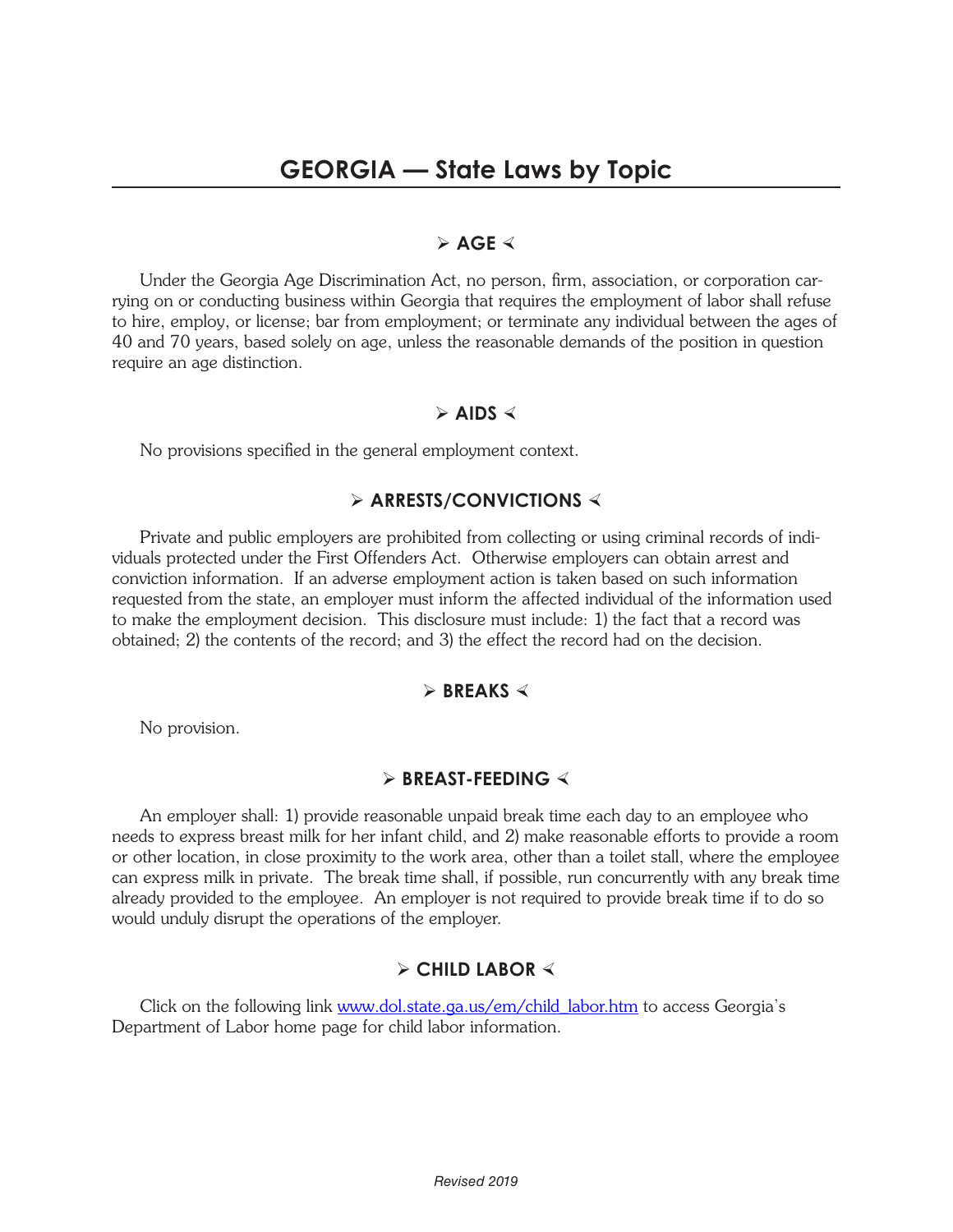### **CHILD SUPPORT**

Employers served with a child support order must begin withholding with the first pay period occurring after 14 days after the order is mailed. Amounts are remitted within two business days of payday. Notify the custodial parent or the state agency promptly if the employee-obligor terminates.

# **COURT ATTENDANCE**

Employers cannot discharge, discipline, or otherwise penalize employees because of absences for attending court proceedings to answer subpoenas, summonses for jury duty, or other court orders. This protection does not apply to employees charged with crimes.

Employers may require reasonable notice of the expected absence or delay in reporting to work because of court attendance. Employees are entitled to salary while attending court.

### $\triangleright$  DISABILITIES  $\triangleleft$

Public employers are prohibited from refusing to hire; limiting, segregating, or classifying; denying training opportunities to; discharging; or otherwise discriminating against an individual with respect to compensation or terms, conditions, or privileges of employment based on disability.

It is an unlawful employment practice for an employer to print or publish a notice or advertisement relating to employment that indicates any preference, limitation, specification, or discrimination based on disability, unless the limitation or specification is job-related.

State law does not prevent or otherwise make illegal any employment decision affecting any person if the decision is based on an employer's good-faith reliance on a professional opinion given by a licensed physician, rehabilitation specialist, psychologist, physical therapist, dentist, or other similarly licensed health care professional.

 A disability is defined to include a physical or mental impairment that substantially limits one or more of an individual's major life activities, unless an employer can demonstrate that it is unable to reasonably accommodate such an individual without creating an undue hardship. An employer is defined as a person or governmental unit or officer in Georgia that employs 15 or more employees, or any agent of such an employer.

# $\triangleright$  DRUG TESTING  $\triangleleft$

Georgia's general drug testing law is only applicable to public employers and states that public employees working in high-risk jobs are subject to random testing for evidence of illegal drug use.

The state recognizes the use of small amounts of medical marijuana for certain medical conditions. However, while no general drug testing law is on the books for private employers, Georgia does have a drug-free workplace law, which continues to apply, regardless of the medical marijuana law. Under this law, all employees and applicants must be informed — one time only, prior to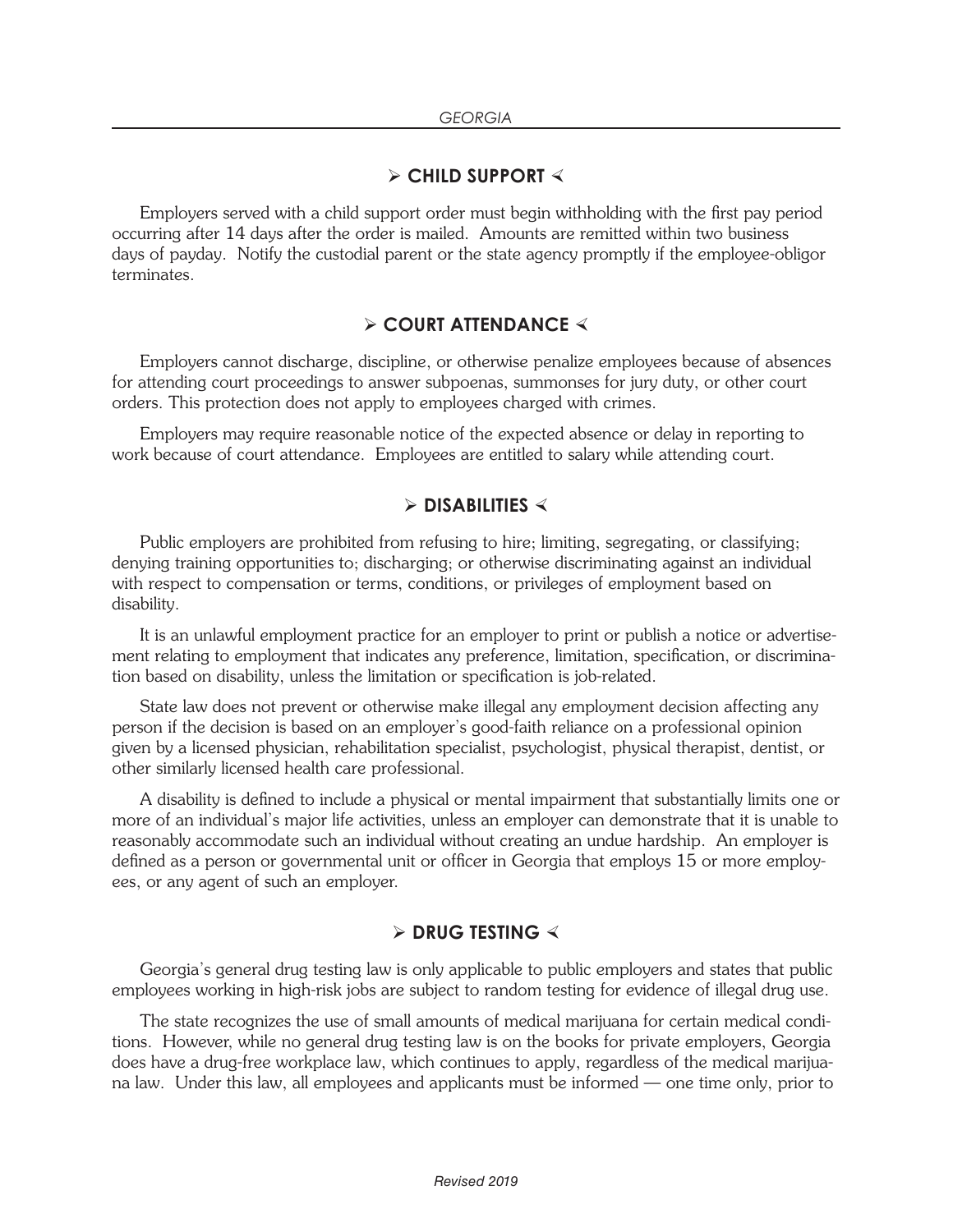testing — of an employer's policy of testing for substance abuse. In addition, all employees must be given a written policy statement that contains the following.

- 1. A statement of the company's substance abuse policy.
- 2. A reference to Georgia's drug-free workplace law.
- 3. A confidentiality statement.
- 4. The consequences of refusing to submit to a drug test.
- 5. A statement advising of the company's employee assistance program or other assistance resources.
- 6. An explanation of the right to contest or explain a positive test result within five working days after written notification of the positive test result is received.
- 7. A statement explaining the provisions of the federal Drug-Free Workplace Act, and, if applicable, the Drug-Free Public Work Force Act.

Employers may conduct substance abuse testing under the following circumstances. Note: Employers are required to conduct these types of tests in order to qualify for the Workers' Compensation insurance premium discounts provided under state regulations.

- After extending an offer of employment.
- Upon reasonable suspicion of substance abuse.
- As part of a routinely scheduled employee fitness-for-duty medical examination that is part of the employer's established policy or that is scheduled routinely for all members of an employment classification or group.
- • Upon completion of an employee assistance program or a rehabilitation program. However, if an employee voluntarily entered the program, follow-up testing is not required. If follow-up testing is conducted, the frequency of such testing shall be at least once a year for a two-year period after completion of the program, and advance notice of the testing date shall not be given to the employee.
- Following an on-the-job injury that results in loss of work time.

Urinalysis conducted by laboratories, testing at the employer worksite using on-site testing kits, or use of oral testing, all of which satisfy the law's testing criteria, are suitable and acceptable forms of substance abuse testing. Nothing in the law prevents private employers from conducting random substance abuse testing or other lawful testing of employees.

*Notification:* An employer that did not have a substance abuse testing program in effect on July 1, 1993, must ensure that at least 60 days elapse between a general one-time notice to all employees that a substance abuse testing program is being implemented and the beginning of actual testing.

Employers must also include notice of their substance abuse testing policies on vacancy announcements for those positions for which testing is required. In addition, notice of the employer's substance abuse testing policy must be posted in a conspicuous location on the employer's premises.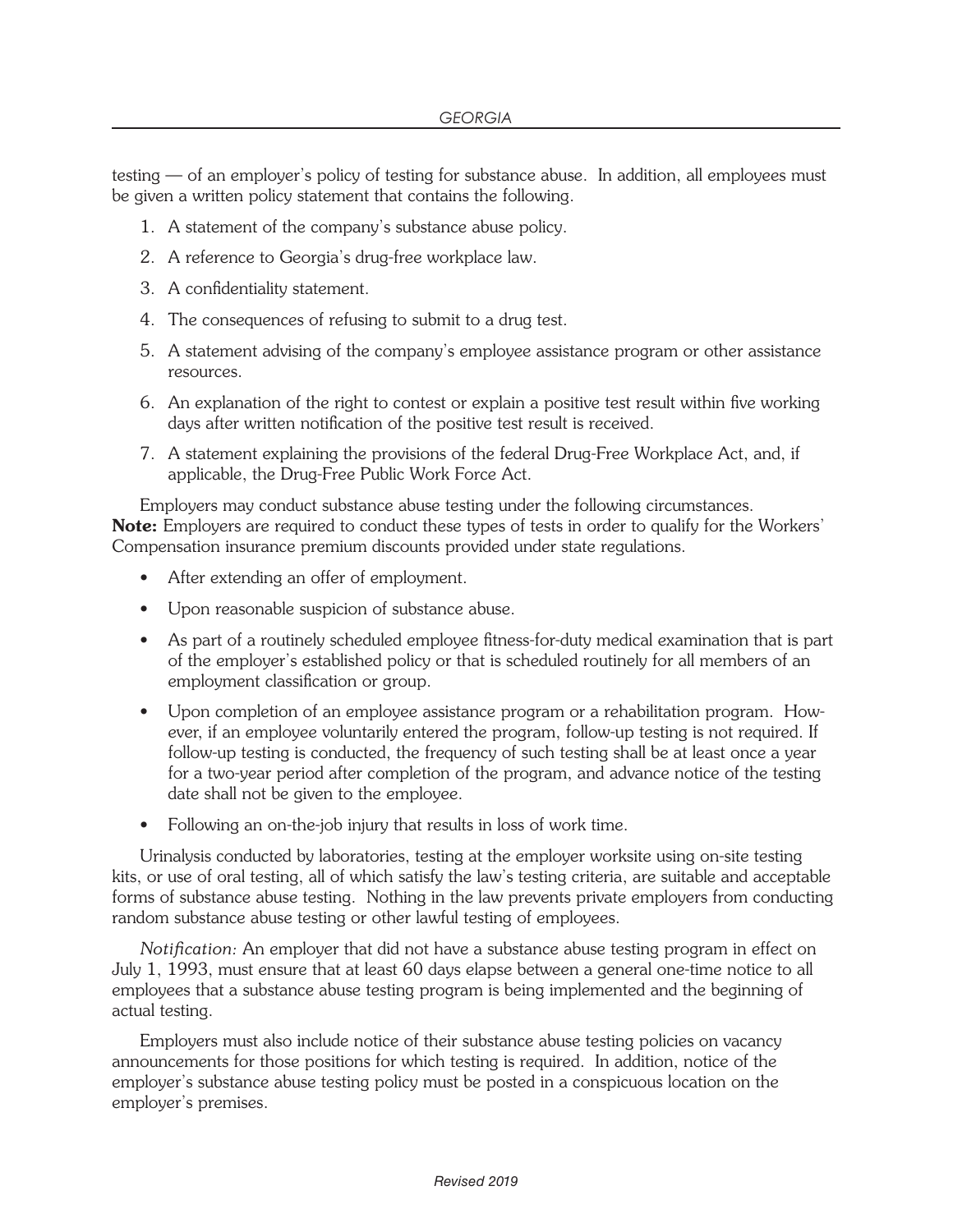### **FAMILIAL/MARITAL STATUS**

No provisions specified in the general employment context.

# **FAMILY/MEDICAL LEAVE**

*Coverage:* State employers.

*Employee eligibility:* An employee with 1,250 hours of service during the 12 months preceding the commencement of the leave.

*Length of leave:* Twelve workweeks in any 12-month period is the maximum leave permitted.

*Reasons for leave:* 1) the birth or adoption of a child, or 2) the serious health condition of the employee's child, parent, spouse, or spouse's parent.

*Reinstatement:* The employee is required to be reinstated to either the same position or a position of equal grade.

*Voluntary paid leave:* Employers with at least 25 employees that provide paid sick leave to employees must allow employees to take up to five days off to care for an immediate family member. Employees qualify for this benefit if they work at least 30 hours a week. Employers that offer employees a tax-qualified employee stock ownership plan are excluded from this requirement. This provision will expire on July 1, 2020.

See also military leave.

# **GENETIC TESTING**

No provisions specified in the general employment context.

# **HEALTH CARE CONTINUATION COVERAGE**

Continuation coverage requirements apply to employers with fewer than 20 employees. Eligible employees have the right to continue coverage for up to nine months.

Click on<http://ga.elaws.us/law/section33-24-21.1>for more information.

# $>$  JURY DUTY  $\leq$

See court attendance.

# **LIFESTYLE DISCRIMINATION**

No provision.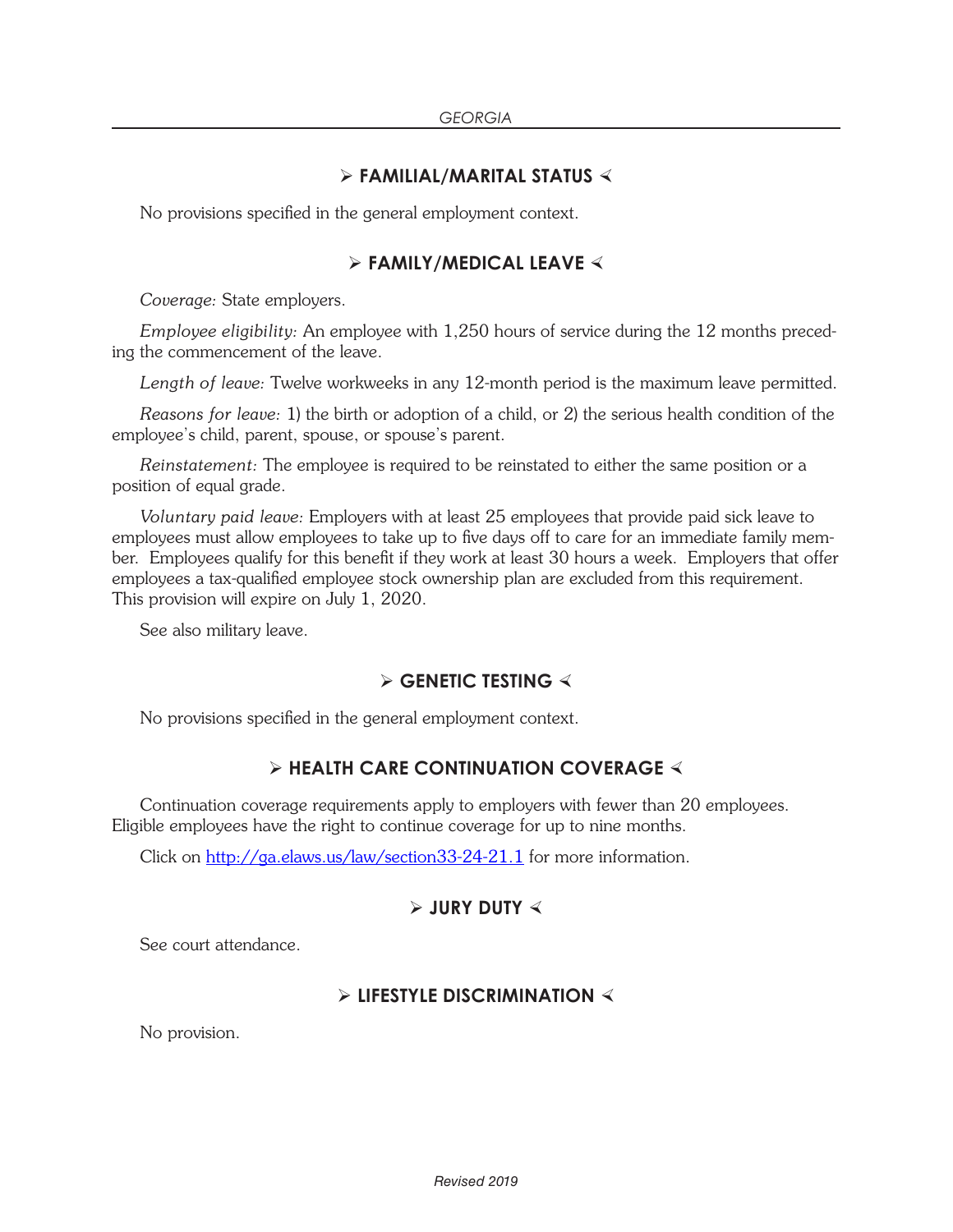# $\triangleright$  MASS LAYOFF NOTIFICATION  $\triangleleft$

No state-specific notification provision.

# $\triangleright$  MEDICAL DONATION LEAVE  $\triangleleft$

State employers must afford employees up to 30 days of paid leave to serve as an organ donor and up to seven days of paid leave to serve as a bone marrow donor. To qualify for leave, employees must provide a statement from the physician slated to perform the procedure verifying that the employee is, indeed, serving as a donor. Medical donation leave shall not be charged against or deducted from any annual or sick leave bank.

In addition, employers must afford employees up to eight hours per calendar year to donate blood.

## $\triangleright$  MILITARY LEAVE  $\triangleleft$

To be eligible for military leave, employees must be employed in non-temporary positions.

*Reinstatement:* Employees must be restored to their positions or similar positions of like seniority, status, and pay provided they: 1) apply for reinstatement within 90 days of leaving military service; 2) are qualified to perform the job; and 3) possess a certificate of completion. Reemployment, however, may be denied if the employer's circumstances have so changed as to make it impossible or unreasonable to reemploy the employee. This job protection is applicable for annual training duties and for six months in any four-year period to attend service school.

If a member of the military is discharged or suspended because of membership in the military, he/she must be reemployed if he/she is still qualified to perform the job and if he/she applies for reemployment within 10 days after discharge or suspension or 10 days after military duty is completed. Restored employees must be reinstated without loss of seniority and are entitled to participate in insurance or other benefits offered by the employer. The individual may not be discharged without cause for one year after reinstatement.

*Family military leave:* Provisions apply to public employers only.

#### $\triangleright$  MINIMUM WAGE  $\triangleleft$

*Minimum hourly wage/overtime rate:* \$5.15/\$7.73.

*Basis for overtime:* Over 40 hours/week.

*Opportunity wage for under 20-year-olds:* None.

Note: Employers may pay a lower state minimum wage *only* if they're not covered by interstate commerce.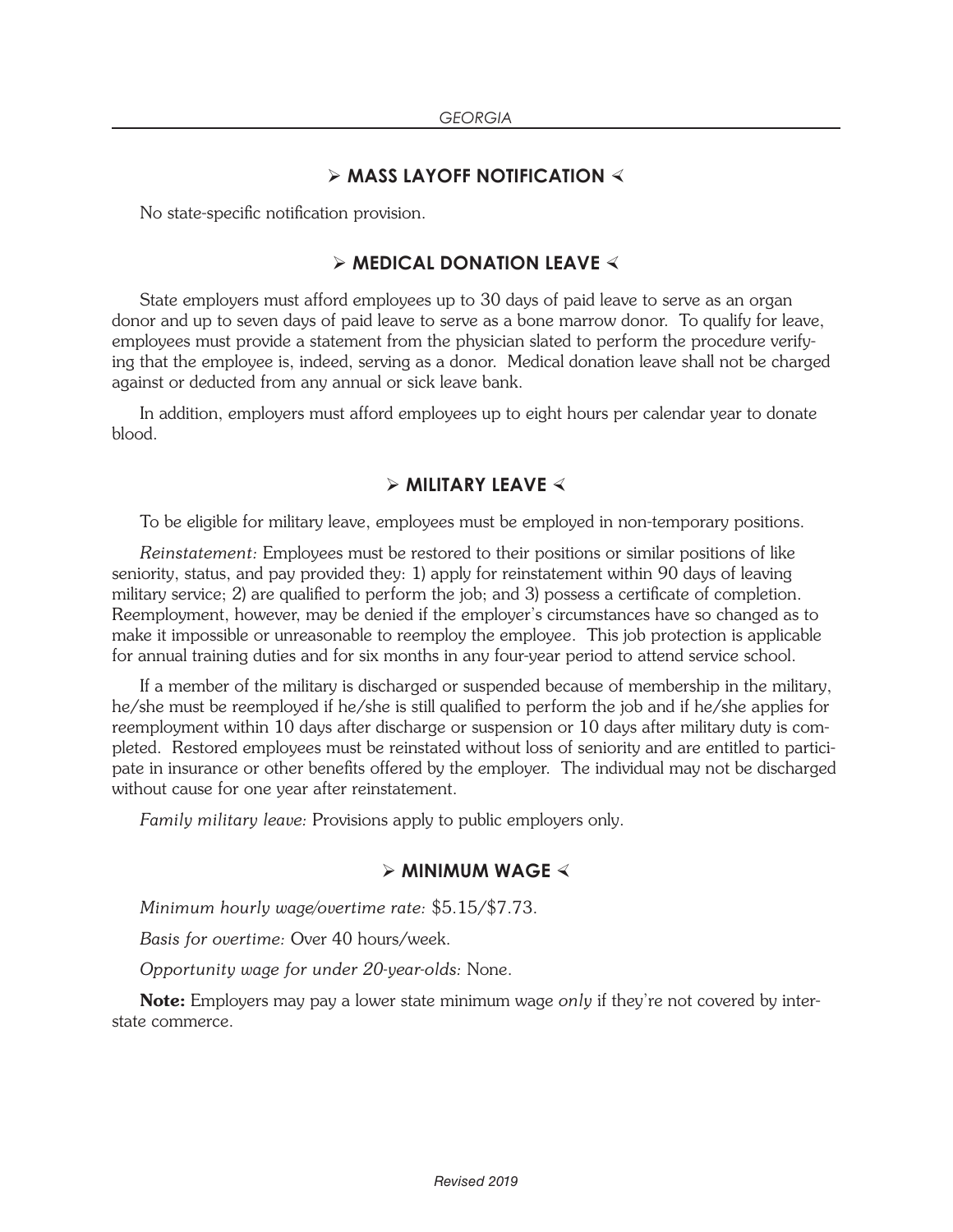# **NATIONAL ORIGIN**

The Georgia Fair Employment Practices Act of 1978 prohibits public employers from refusing to hire, discharging, or otherwise discriminating against an individual with respect to compensation or terms, conditions, or privileges of employment based on national origin, unless a *bona fide* occupational qualification exists.

An employer is defined as any department, board, bureau, commission, authority, or other agency of the state that employs 15 or more employees within Georgia for each working day in each of 20 or more calendar weeks in current or preceding calendar years.

### $\triangleright$  NEW-HIRE REPORTING  $\triangleleft$

*Data to be reported:* Employee's name, address, SSN, date of birth, date of hire, state of hire; employer's name, address, federal EIN, and state UC or unified business identifier number.

*Reporting deadline/form:* Within 10 days of hire or rehire; on W-4s or through the state's website.

# $\triangleright$  OVERTIME  $\triangleleft$

*Basis for overtime:* Over 40 hours in a workweek.

# **PAY STATEMENTS**

*Information required:* No provision.

#### **PERSONNEL FILES**

Public employers only. When an employee of the state or of a county, municipality, or school district is terminated and, as a condition of a settlement agreement, the personnel file of the employee is to be partially or totally purged, the former employee's personnel records, including both the personnel file and any associated work-history records, must be clearly designated with a notation that such records have been purged as a condition of a settlement agreement. The notation must be disclosed to any subsequent governmental entity seeking information as to a former employee's work history for the sole purpose of making a hiring decision. In addition, if a physical examination is required as a condition of public employment, such medical information must be retained in a separate, confidential file and not part of the personnel file.

Georgia has amended its public disclosure law to provide that records that reveal the home address, home telephone number, or Social Security number of, or insurance or medical information about, public employees or teachers and employees of a public school are exempt from disclosure.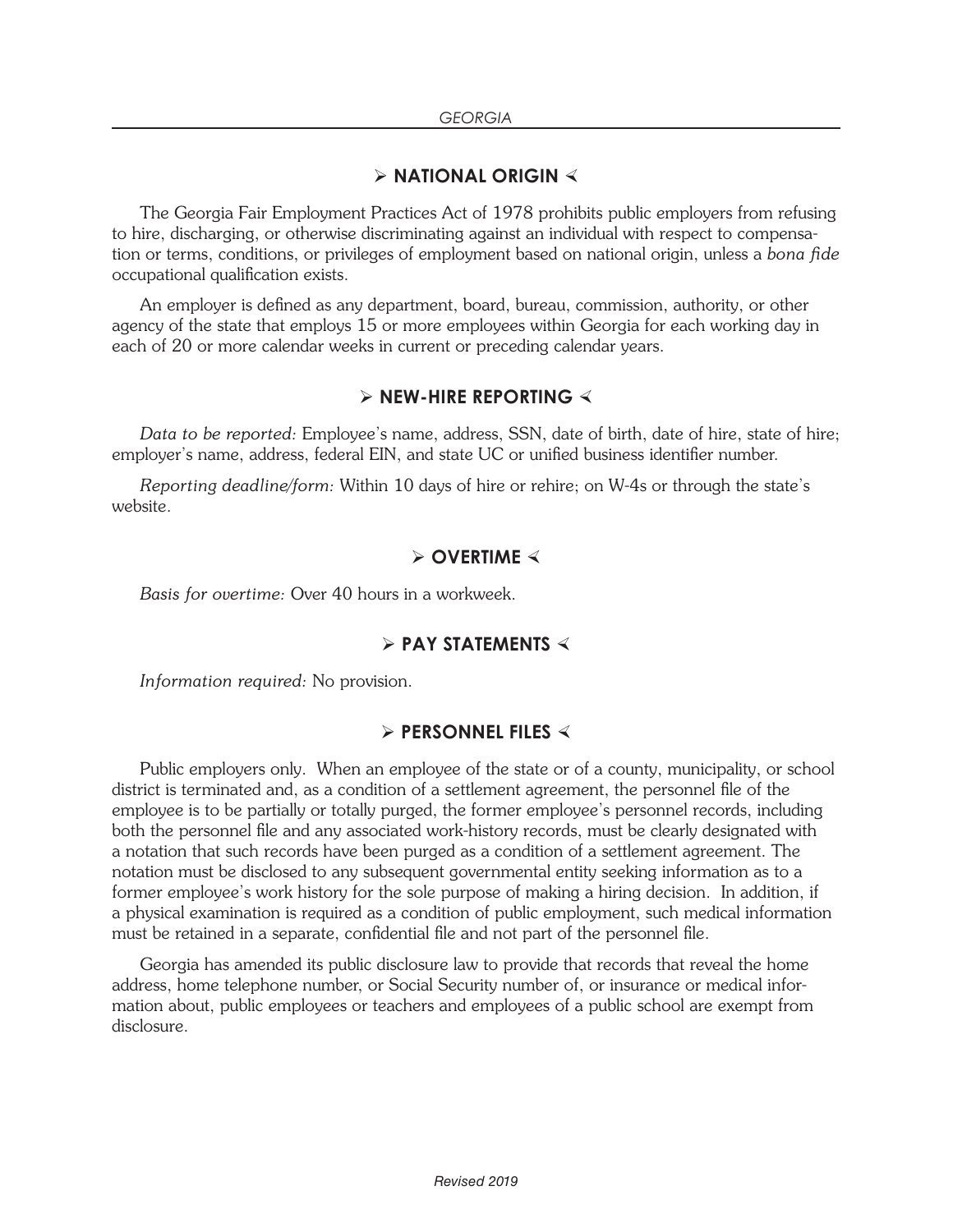# **POLYGRAPH TESTING**

No provisions specified in the general employment context.

# **POSTING REQUIREMENTS**

Unemployment Insurance (English & Spanish) — All employers

Official Notices — One of the three Official Notices required for all employers that relates to your Workers' Compensation coverage

- 1. Workers' Compensation Notice (English & Spanish)
- 2. Workers' Compensation Notice *Conformed Panel of Physicians* (English & Spanish)
- 3. Workers' Compensation Notice *WC/MCO Panel* (English & Spanish)

Note: The Georgia State Board of Workers' Compensation Administration requires its posters to be printed on pink paper and to be  $8 \frac{1}{2}$  × 14" (legal size).

Equal Pay for Equal Work (English & Spanish) — All employers

Vacation Unemployment Insurance (English & Spanish) — All employers

Workers' Compensation Bill of Rights (English & Spanish) — All employers

Note: The Georgia State Board of Workers' Compensation Administration requires its posters to be printed on pink paper and to be  $8\frac{1}{2} \times 14$ " (legal size).

Child Labor Summary Sheet (English & Spanish) — Recommended for all employers that employ youths under 18

No smoking — All employers

**Note:** Post at all building entrances.

### $\triangleright$  PRFGNANCY  $\triangleleft$

See family/medical leave.

#### $\triangleright$  RACE  $\triangleleft$

The Georgia Fair Employment Practices Act of 1978 prohibits public employers from refusing to hire, discharging, or otherwise discriminating against an individual with respect to compensation or terms, conditions, or privileges of employment based on race or color.

An employer is defined as any department, board, bureau, commission, authority, or other agency of the state that employs 15 or more employees within Georgia for each working day in each of 20 or more calendar weeks in current or preceding calendar years.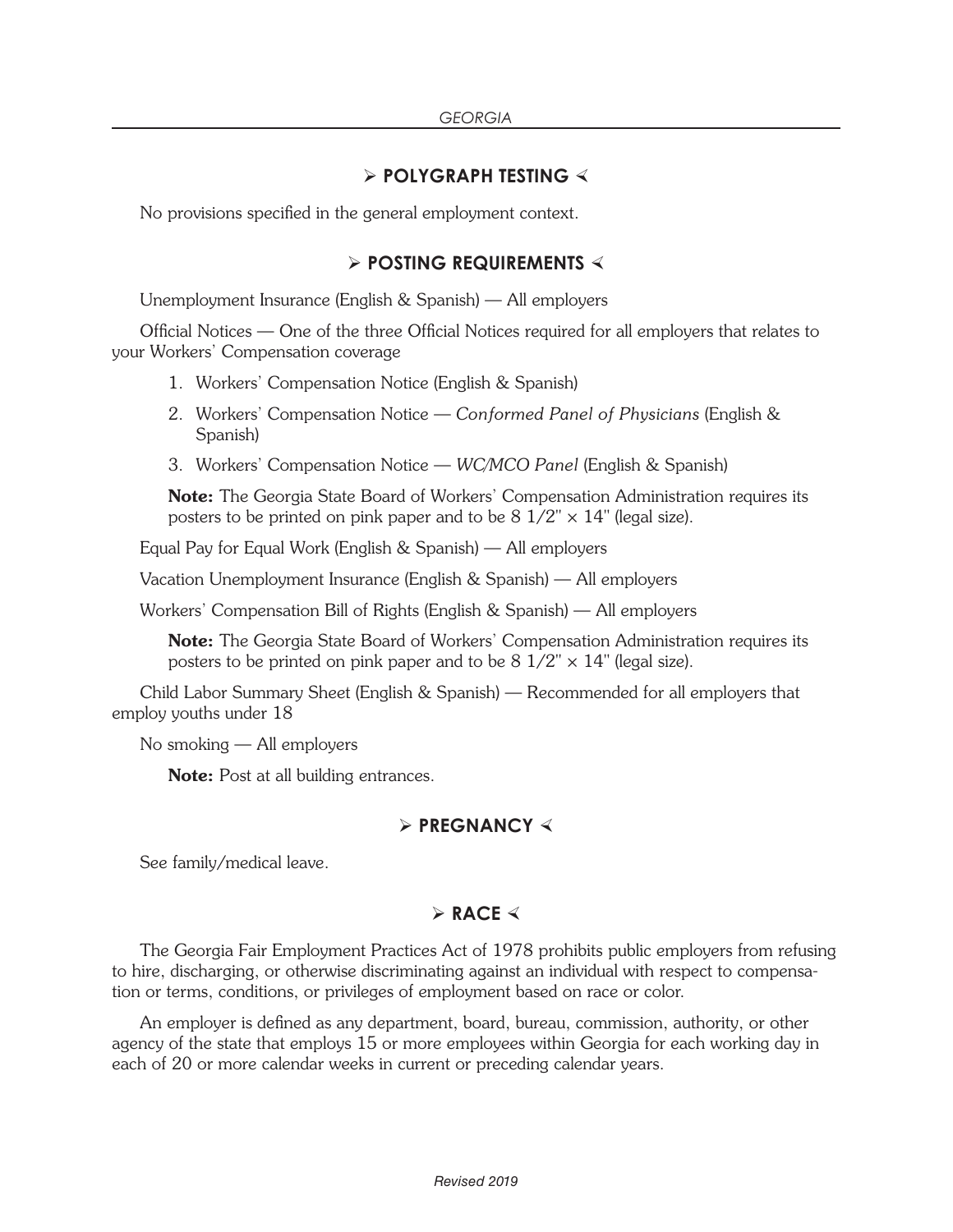### $\triangleright$  REFERENCES  $\triangleleft$

*References:* An employer may disclose information about a current or former employee's job performance, any act committed by the employee that would violate state law, or the employee's ability to carry out the duties of his/her employment, to a prospective employer or the employee.

Lack of good faith may be shown if the employer disclosed information in violation of a nondisclosure agreement or that is otherwise considered confidential by law.

#### $\triangleright$  RELIGION  $\triangleleft$

The Georgia Fair Employment Practices Act of 1978 prohibits public employers from refusing to hire, discharging, or otherwise discriminating against an individual with respect to compensation or terms, conditions, or privileges of employment based on religion, unless a *bona fide* occupational qualification exists.

For purposes of state law, religion is defined to mean all aspects of religious observance and practice, as well as belief. An employer is defined as any department, board, bureau, commission, authority, or other agency of the state that employs 15 or more employees within Georgia for each working day in each of 20 or more calendar weeks in current or preceding calendar years.

### **ERPORTING PAY 4**

No provision.

#### **SAFETY**

There is no OSHA-monitored state plan. For general information about workers' compensation, click on<http://sbwc.georgia.gov>/.

#### **EXCHOOL VISITATION LEAVE 4**

No provision.

#### $>$  SEX DISCRIMINATION  $\triangleleft$

The Georgia Fair Employment Practices Act of 1978 prohibits public employers from refusing to hire, discharging, or otherwise discriminating against an individual with respect to compensation or terms, conditions, or privileges of employment based on sex.

An employer is defined as any department, board, bureau, commission, authority, or other agency of the state that employs 15 or more employees within Georgia for each working day in each of 20 or more calendar weeks in the current or preceding calendar year.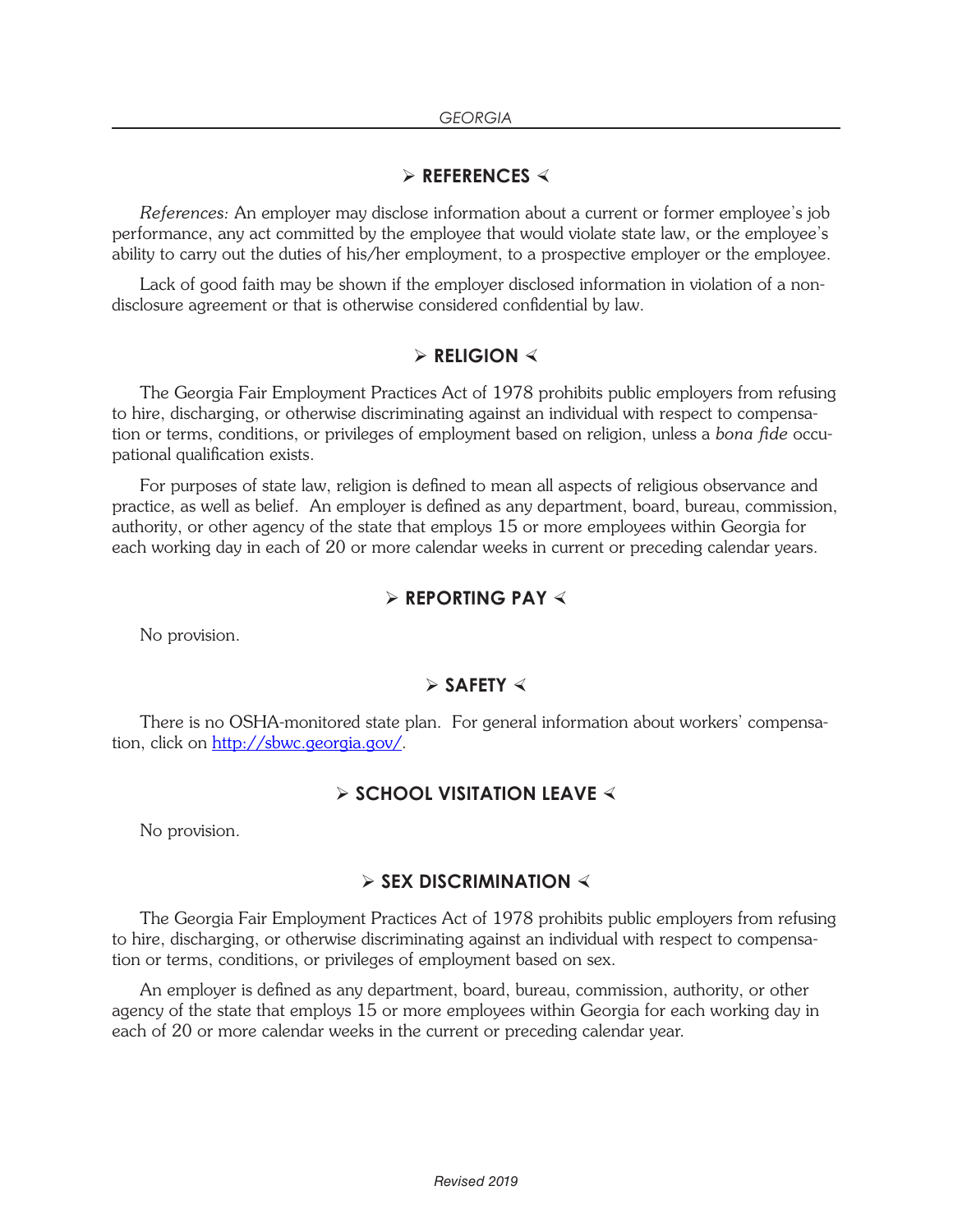### **SEXUAL HARASSMENT**

No general provision.

# **SEXUAL ORIENTATION DISCRIMINATION**

No provision.

# **SMOKING**

The Georgia Smokefree Air Act bans smoking in all enclosed public places and all enclosed areas within places of employment.

There are several exemptions, including: 1) a smoking area designated by an employer, which is located in a non-work area where no employee is required to enter, has an independent air handling system, is exhausted outside, and is for the use of employees only, and 2) common work areas, conference and meeting rooms, and private offices in private places of employment, other than medical facilities, that are open to the public by appointment only. To qualify for an exemption to the Act, a sign indicating that smoking is permitted must be posted conspicuously at every entrance to the area in which smoking is permitted.

Employers, defined as those individuals and businesses with one or more employees, are responsible for communicating the prohibition to all current employees and to each prospective employee upon application for employment.

# **SOCIAL SECURITY NUMBER PRIVACY 4**

Social Security numbers may not be made available to the general public; transmitted over unsecured Internet connections; or used to access an Internet site unless accompanied by an authentication device (a unique password or personal identification number, for example). In addition, Social Security numbers should not be printed on any materials that are mailed to an individual, with limited exceptions.

# **UNEMPLOYMENT INSURANCE**

Click on [www.dol.state.ga.us/em/unemployment\\_taxes\\_and\\_benefits.htm](www.dol.state.ga.us/em/unemployment_taxes_and_benefits.htm) to access the Georgia Department of Labor unemployment taxes and benefits home page for employers. To view an unemployment insurance handbook for employers in PDF format, click on <www.dol.state.ga.us/pdf/forms/dol224.pdf>.

# **VACATION PAY UPON TERMINATION**

No provision.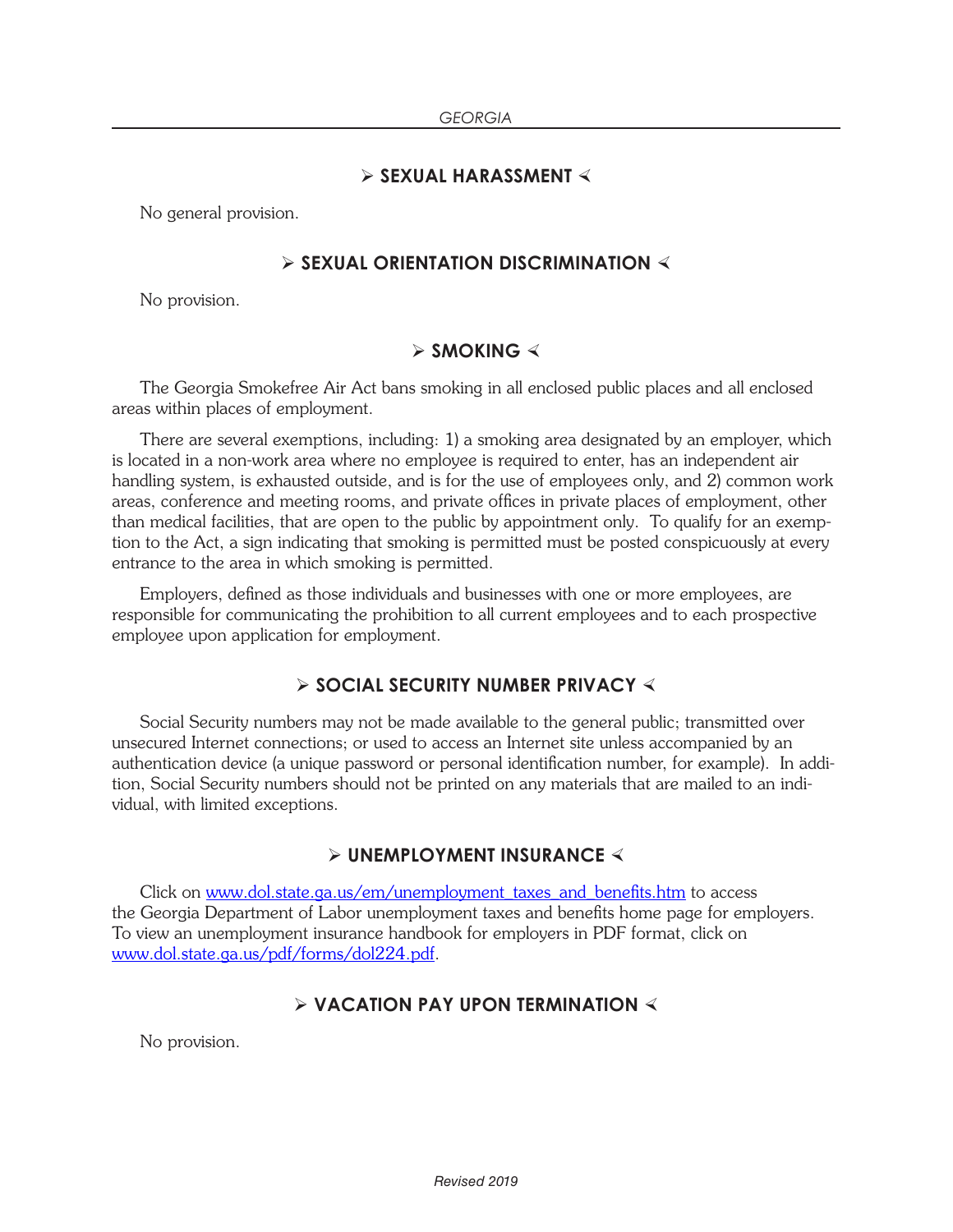# **VIOLENCE**

Any employer of an employee who has been the victim of unlawful violence or a credible threat of violence reasonably construed to have happened in the employer's workplace may seek a temporary restraining order and injunction to prohibit further unlawful violence or threats of violence in the employer's workplace or while the employee is acting within the course and scope of employment.

To obtain a temporary restraining order, an employer must file an affidavit showing: 1) reasonable proof that the employee suffered unlawful violence or a credible threat of violence; 2) great or irreparable harm will result to the employee if an injunction is not granted; and 3) the employer conducted a reasonable investigation.

*Concealed weapons:* According to the Business Security and Employee Privacy Act, employers are prohibited from maintaining or enforcing a policy that bans concealed weapons from company property, and from searching an employee's or invited guest's private vehicle on the employer's parking lot. Employers do have the right to prohibit employees who have a disciplinary action pending or completed from bringing a concealed weapon onto company property. Also, an employer may search the locked vehicle of an employee in instances where a reasonable person would believe that the search might prevent an immediate threat to human health, life, or safety.

Any employer that owns the property on which employees park their vehicles is exempt from this Act. Also exempt: employers in certain sensitive industries.

# **VOTING**

Employers are required to permit employees to take up to two hours off to vote. Employees are not entitled to time off if the workday begins at least two hours after the polls open or ends at least two hours before they close. Employers may specify the hours employees may be absent to vote.

*Notification:* Employees must give reasonable notice of the need to take time off to vote.

# $\triangleright$  WAGE DEDUCTIONS  $\triangleleft$

Deductions from employee wages for union dues, fees, and assessments may only be made if authorized by the employee and they are not irrevocable for a period of more than one year.

#### **WAGE GARNISHMENT**

The amount subject to garnishment is controlled by federal law. The amount subject to a creditor garnishment is the lesser of \$217.50 or the amount by which the employee's disposable earnings exceed the proportionate fraction or multiple of 30 hours a week, at \$7.25 an hour.

The garnishment period for a creditor garnishment begins on the day employers are served with the garnishment summons and continues for the next 179 days.

Employers must honor multiple creditor garnishments on a first-in-time-first-in-right basis. Employees can't be discharged because their wages are subject to a creditor garnishment.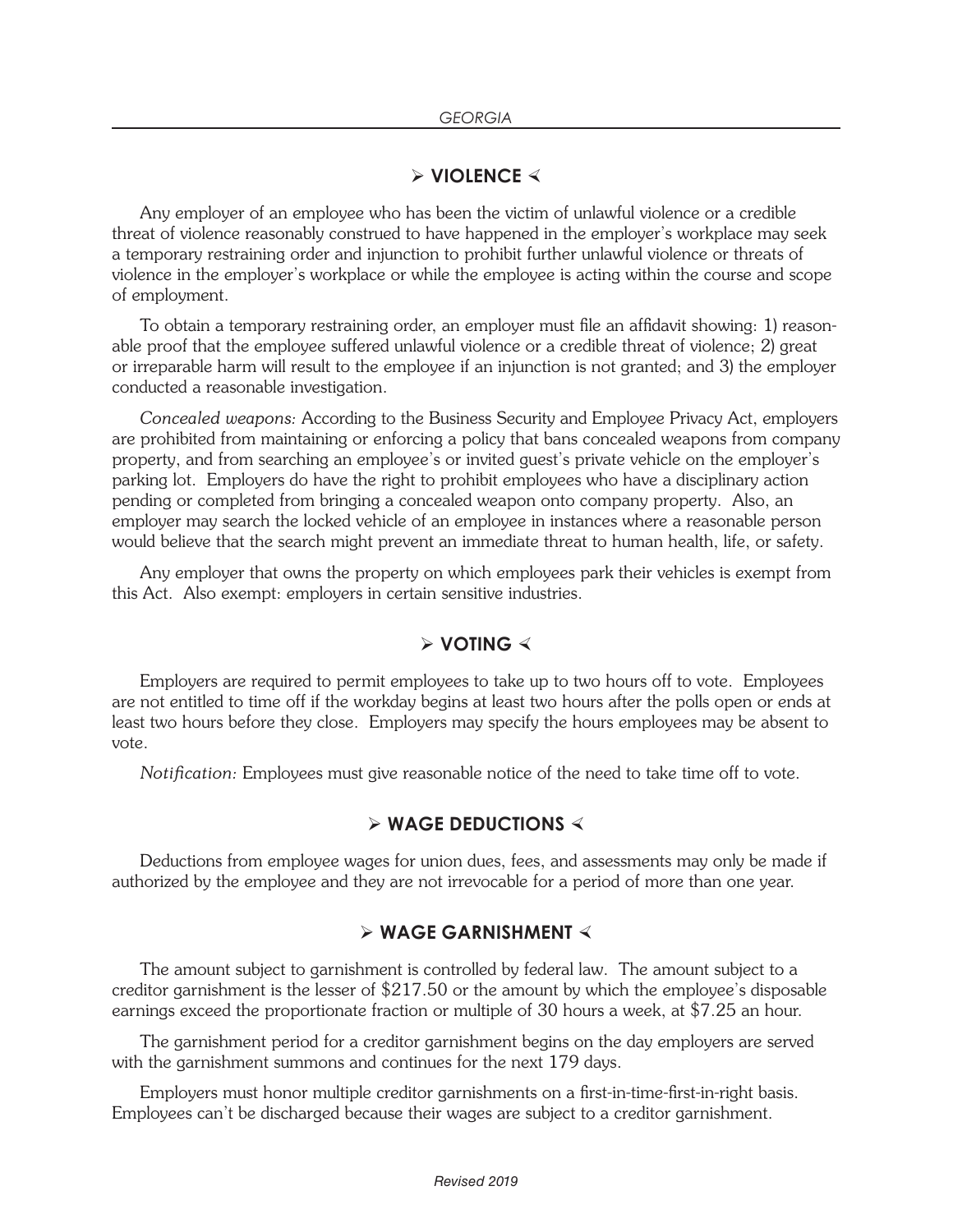# **WAGE PAYMENT ON TERMINATION**

*Employee who quits:* No regulations. Final wages should be paid according to regular payday rules.

*Employee who's fired:* No regulations. Final wages should be paid according to regular payday rules.

# **WAGE PAYMENTS**

*Payday requirements:* At least twice a month at even intervals.

*Direct deposit:* Employers may not require employees to be paid electronically.

#### **WHISTLEBLOWING**

Public employers may not take or threaten to take any action against an employee for making a complaint or disclosing information, unless the complaint was made or the information was disclosed with the knowledge that it was false, or with willful disregard for its truth or falsity.

# $\triangleright$  WORK AUTHORIZATION  $\triangleleft$

Under the Georgia Security and Immigration Compliance Act, every public employer must verify the employment eligibility of all new hires, without regard to race, religion, gender, ethnicity, or national origin. Verification of citizenship through E-Verify, the means required by federal law, shall satisfy this requirement. Public employers must certify their participation in E-Verify by transmitting a copy of all documents required for the employer's registration and participation in the program, including the Memorandum of Understanding and the User Identification Number, to the public employer's agency head.

Public employers must permanently post their user identification number and date of authorization on their website.

Public employers must also designate an individual to monitor new employee work verification and maintain written records reflecting compliance. Public employers may implement additional compliance measures they deem appropriate.

*Public contracts:* Public employers are not allowed to contract for services unless service providers, including subcontractors, also register and participate in E-Verify. This provision applies to all public employers, contractors, and subcontractors, regardless of size.

Public employers that enter into contracts for the performance of physical services must include in their contracts a statement that compliance with these requirements is a condition of the contract. Contractors must sign affidavits agreeing to the verification requirements and also agreeing to pass the responsibility along to any subcontractors.

Public employers, and their contractors and subcontractors, are subject to random audits by the state to determine compliance with the law. In the event that a failure to comply is discovered,